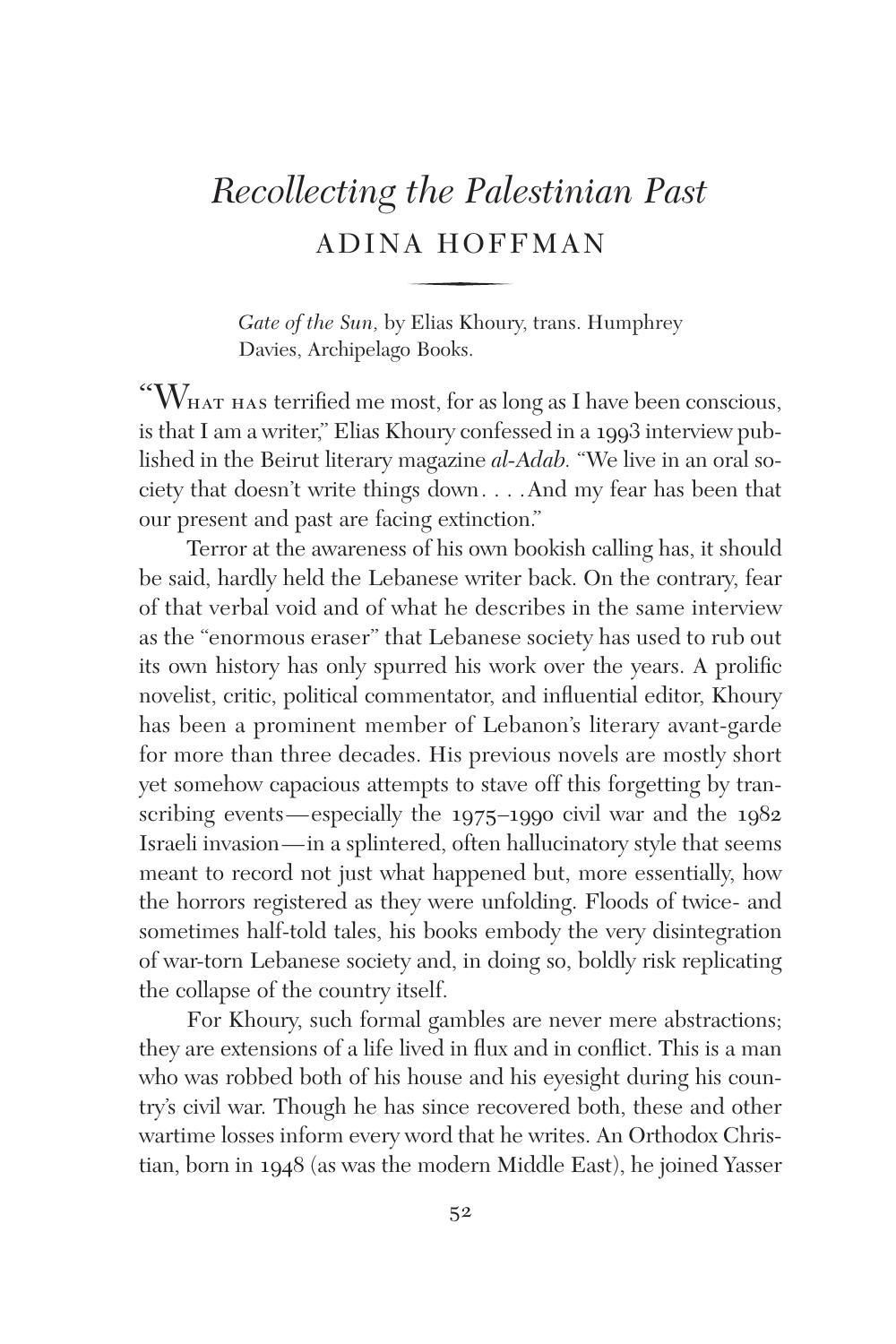Arafat's Fatah movement in 1967. During the civil war he broke rank with most Lebanese Christians and fought against the Phalange (and later the Israelis) alongside the Muslim leftists and the Palestinians, who had already begun to populate his books and to present themselves to him as the people with perhaps the ultimate unwritten story. If the specter of literary annihilation struck Khoury as frightening in the wider Arab context, it must have been even more terrifying for him to discover, when he turned to study Palestinian history, that the existential threat to that people's future was paralleled by the almost total absence of texts about their past.

Given the glut of contemporary polemics surrounding Israel/ Palestine, mention of this vacuum may sound ironic. Has any persecuted people—the Jews aside—been written about more often than the Palestinians? Yet as anyone knows who has ever attempted to examine the last, traumatic Palestinian century from the inside out and ground up—that is, from the viewpoint of the *fellahin* (peasants), who constituted almost seventy percent of pre-1948 Palestinian Arab society—it is not ironic in the slightest. While in the years before the Nakba, or Catastrophe, middle- and upper-class Palestinian city-dwellers, many of them Christian, published newspapers, wrote books and letters in several languages, and snapped elegant family portraits at an impressive rate, there was no rural equivalent of this urban and urbane urge to preserve. In 1947, the literacy rate for Muslims in Palestine stood at roughly twenty-one percent. The number is a slippery one, since—as cultural historian Ami Ayalon explains in his excellent *Reading Palestine*—the notion of who counted as a literate citizen in this context was extremely fluid and may have referred to everyone from "fully educated people who could read [literary Arabic] texts of any kind," to those who could "decode . . .a passage in a prayer book. . .or. . .sign their names." Yet however one does the math, it is clear that the countryside was hardly a hotbed of paper-pushing activity and that whatever documents might once have existed were destroyed in 1948. The extant British Mandatory and Israeli archives do provide fascinating glimpses of life in the villages, but the leery, controlling attitudes put forth in those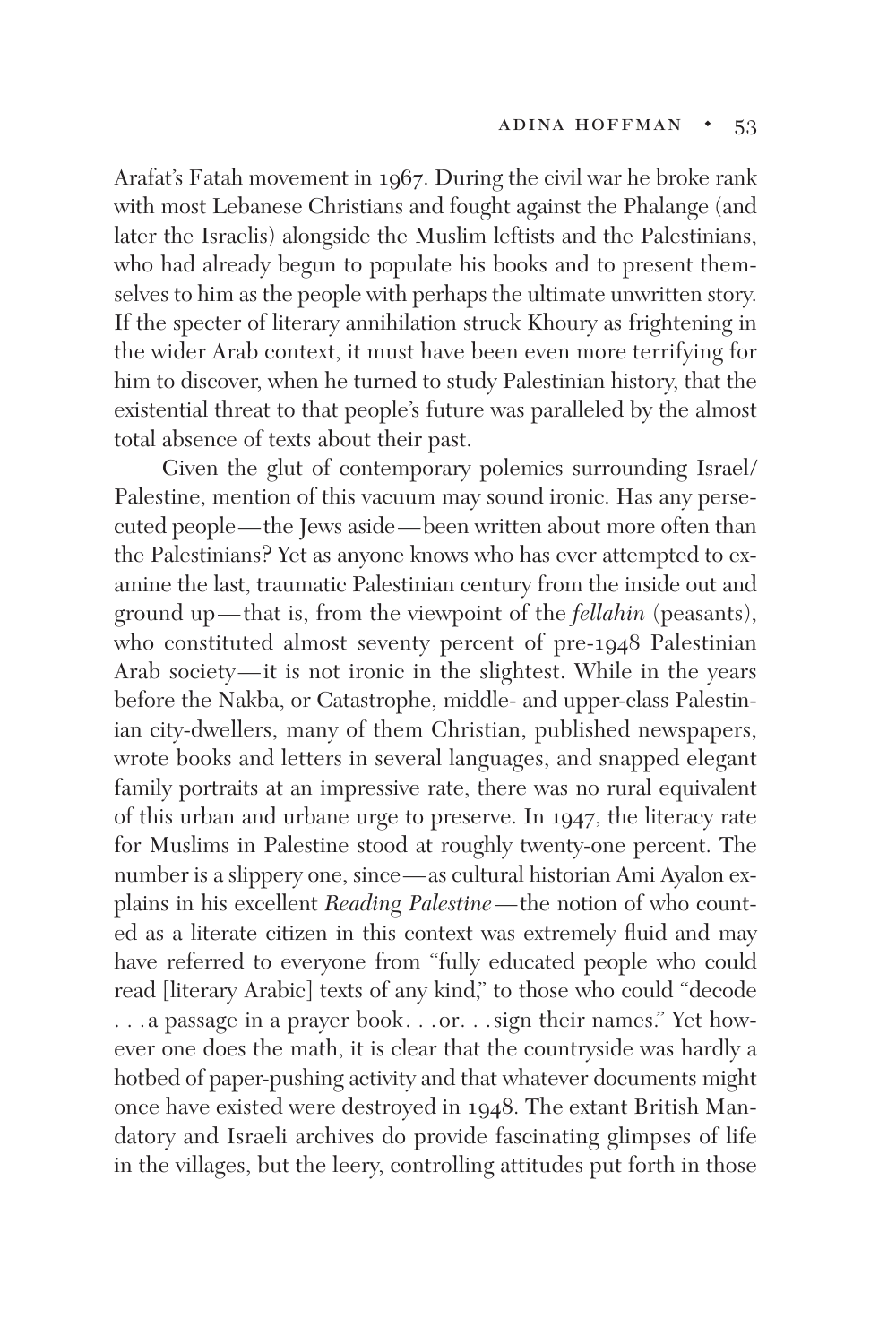## $54 \cdot$  RARITAN

police, army, and administrative files are, not surprisingly, quite removed from the peasants' own.

This is not to say that historical consciousness was foreign to the *fellahin.* An intensely oral people, they passed on their heritage over the years through the persistent retelling and reworking of tales, folk poems, songs, sayings—most of them rendered in Palestinian Arabic dialect, which is, by its very nature, an unwritten language. (It is perhaps important to point out here that Arabic is bifurcated into a single literary language—called *fus'ha*—and a terrific range of local dialects, each known as *'ammiyeh.* The former is the standard language of written texts, news broadcasts, and most political speeches and is uniform throughout the Arab world, while the latter is the tongue in which people speak, shout, shop, and joke. It varies so widely from place to place that an Arab from, say, Damascus would likely be hard pressed to understand the *'ammiyeh* of an Arab from Fez.) And while the rich and tenacious Palestinian oral tradition may have served its society well in the cohesive, rooted context of pre-Nakba village life, the events of 1948 meant the near-certain demise of this legacy. "The victims of the victims," to use Edward Said's apt phrase, the Palestinians found themselves wrestling not just militarily but also rhetorically with one of the more print-obsessed nations on the planet, a people of both The Book and the books.

In this fateful war of the words, the Israelis had, and still have, a tremendous edge. As the work of historians like Benny Morris has shown, even the nascent Jewish state took care to keep excellent records. And much of what gives a chronicle like Morris's *Birth of the Palestinian Refugee Problem* its authority is its heavy reliance on written documents. Despite the ostensible farewell that his bestknown book bids to many of Israel's founding myths— he was the first to write systematically of the less heroic actions taken by Israel in 1948, including expulsions and massacres —Morris himself is a military historian, and one whose sympathies and research have been confined almost entirely to the Israeli point of view, however unflattering. He has also made clear his basic contempt for oral history by describing the "enormous gaps of memory and terrible distortion"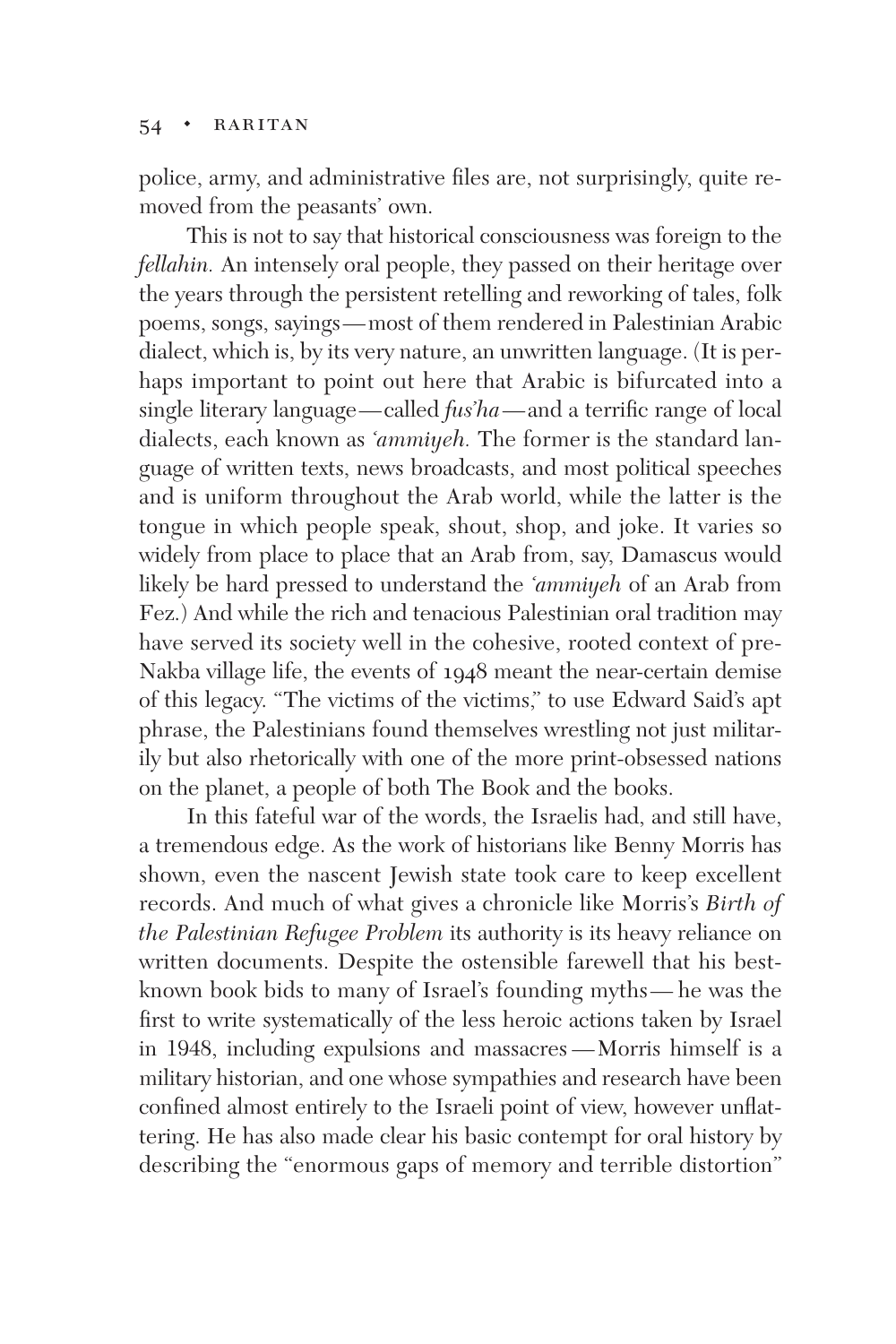that he says hold sway in interviews. This skepticism and the concomitant refusal to listen to the only Palestinian record that exists—the spoken record—seriously compromise Morris's otherwise valuable scholarly project.

Morris has been rightly criticized for underestimating the political and personal agendas that also hold sway as documents are written. (The debate is hardly new. Plutarch wrote, "It is so hard to find out the truth of anything by looking at the record of the past. The process of time obscures the truth of former times, and even contemporaneous writers disguise and twist the truth out of malice or flattery.") And in fact when one dips into the same English and Israeli archives mentioned above, one quickly sees just how subjective the picture culled from such documents can be. Indeed, the very idea that a monolingual, homesick British constable, a paid Arab informant for the Haganah intelligence service, or a battle-bound IDF officer would leave behind a paper trail that might represent without bias the reality facing the frightened, unarmed residents of a besieged Palestinian farming community is problematic, to say the least. (Now and then Morris will qualify or question the information put forth by such sources, but most often he takes it at face value, as a statement of plain fact.)

In this respect, Morris and his more traditional Israeli colleagues appear, rather conveniently, to have missed the methodological boat. Since the 1930s, when the WPA Federal Writers' Project conducted its groundbreaking interviews with former slaves—and many others, from sharecroppers to immigrants to streetwalkers oral history has been used to record the experiences of everyone from Pennsylvania Second World War veterans to the Hmong of Laos to Oregon's Japanese settlers. Over time much of the rest of the world has come to accept the critical use of such accounts (combined with the examination of written sources, photographs, and any number of other media) as a legitimate and important means of learning about the lives of ordinary people.

The larger problem is that Morris is not alone in his skepticism. If anything, his doubts about the reliability of the Palestinian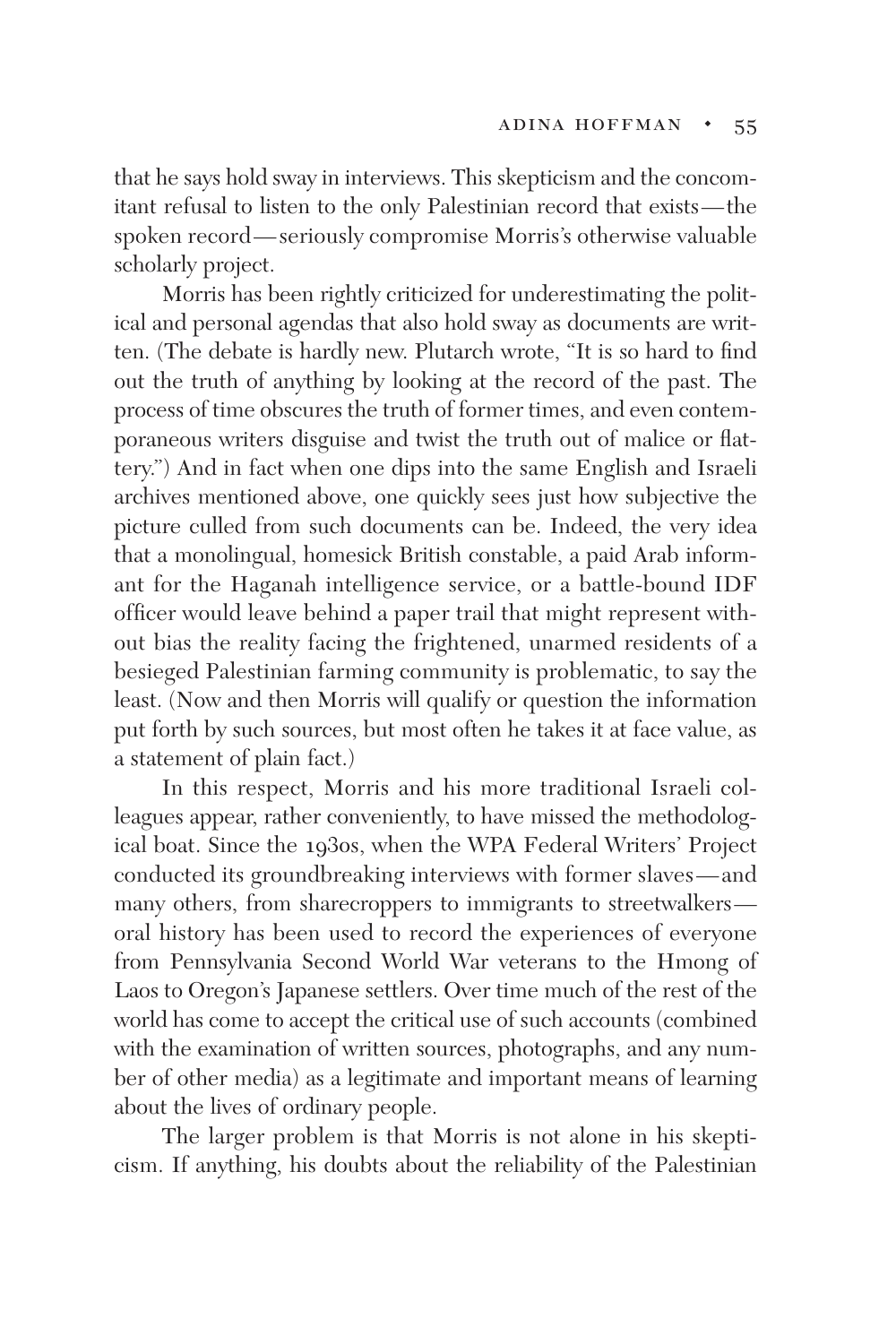## $56 \cdot$  RARITAN

perspective are shared by many in the West and in Israel, and it is this mistrust that Elias Khoury confronted when he set out to write his 1998 novel *Gate of the Sun.* The book is woven in large part of stories that the author himself gathered over the years from Palestinian refugees living in Lebanese camps, especially stories of what happened to the peasants of the Acre, Safad, and Nazareth districts as their villages fell to the Israeli army throughout the spring and summer of 1948. When the novel was published in Hebrew in 2002, the journalist and historian Tom Segev lashed out in bizarrely hostile terms—accusing Khoury of the high crime of having written of a massacre (in the village of Sha'ab) that Benny Morris's book doesn't mention. According to Segev, Khoury had breached the terms of his poetic license. "The burden of proof lies with the author," proclaimed Segev. "Khoury doesn't present a single scrap of evidence to support his claims. He isn't an author who is known in Israel and there is no reason to believe him."

Never mind that the story of Sha'ab is in fact told, exactly as Khoury tells it, complete with the real names of many of the actual villagers, in several other seminal books, including Nafez Nazzal's *The Palestinian Exodus from Galilee, 1948* and Rosemary Sayigh's *Palestinians: From Peasants to Revolutionaries.* Both of these books are, it's true, based on oral accounts and so would presumably not pass scholarly muster with Morris and Segev—but here Morris is inconsistent. "I have found interviews occasionally of use in providing 'color' and in reconstructing a picture of prevailing conditions and, sometimes, feelings. But not in establishing 'facts,'" he writes dismissively, and then turns around and relies without comment on Nazzal's book—that is, on interviews conducted years after 1948 but assembled in the form of a published text—as one of his trusted sources.

And put aside the fact that it would be a very peculiar novel that provided evidence of the bagged and labeled sort that Segev seems to be demanding. Segev's condemnation is staggeringly tone-deaf to one of the central points of Khoury's sophisticated novel. *Gate of the Sun* is, in essence, an attempt to reckon with the way stories are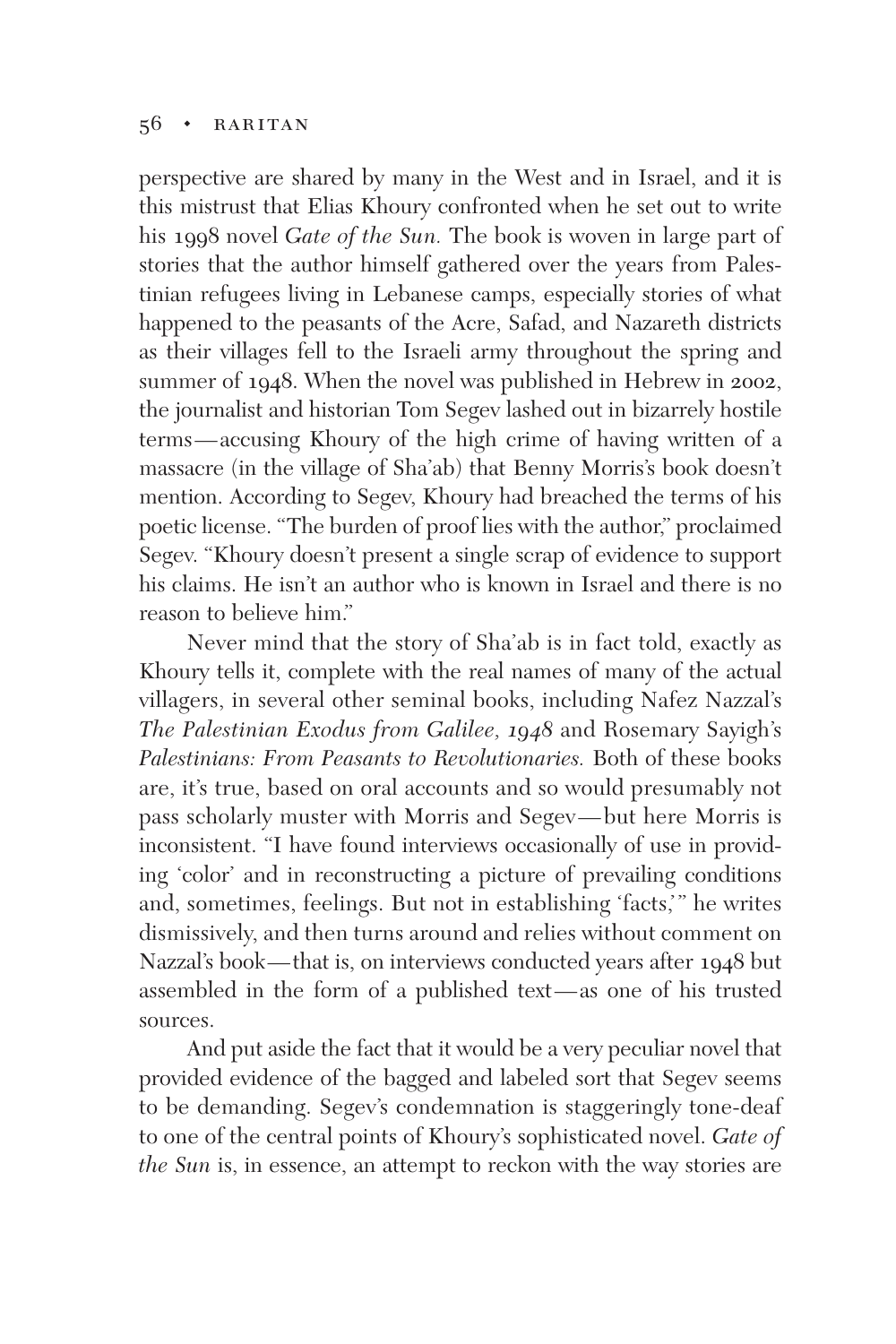told—and reduced and embellished and fetishized and forgotten and sometimes badly twisted. While Khoury certainly means his intricate story-of-these-stories to say something specific about Palestine and Palestinian perception, imagination, and memory, he is also engaged in a more ambitious and wide-ranging exploration of the way that human beings, everywhere, sustain and delude themselves with legends, both spoken and written. Israelis included. At one point, the narrator muses on a phrase that was traditionally used to start old Arabic tales—not "Once upon a time. . ." but "Once upon a time there was—or there wasn't. . ." Perhaps all historians of the Middle East should consider opening their books with this frank caveat.

◆ **◆ ◆** 

A vast and important novel—maybe the first fictional attempt to convey through its own sprawling scope the massive scale and complexity of the Palestinian tragedy—*Gate of the Sun* begins with a death and ends with a death, and spends the more than five hundred pages that separate these two mortal moments fending off (what else?) extinction. This campaign takes place, first, at the most basic, bodily level, as the narrator, Khalil, once a Palestinian guerilla, now a halfhearted male nurse, attempts to postpone the inevitable passing of the older Yunes, hero of the resistance, who lies comatose in the barely functioning Galilee Hospital in the miserable Shatila refugee camp on the outskirts of battered Beirut. These feel like the camp's twilight hours: the other *fedayeen* have long since sailed away; the massacres and sieges that ravaged the place in the early and mid 1980s have passed; Lebanon's civil war is history. Indeed, history itself seems to be history, and all that is left for Khalil to do is cling to its fading memory and watch the IV drip.

But how he clings. Besides bathing, powdering, and feeding Yunes the choicest mountain honey through the tube in his nose, Khalil tells his unconscious patient stories, and it is this talky therapy that he hopes will somehow miraculously stir the great man from his slumber. "I'm trying to rouse you with words," Khalil explains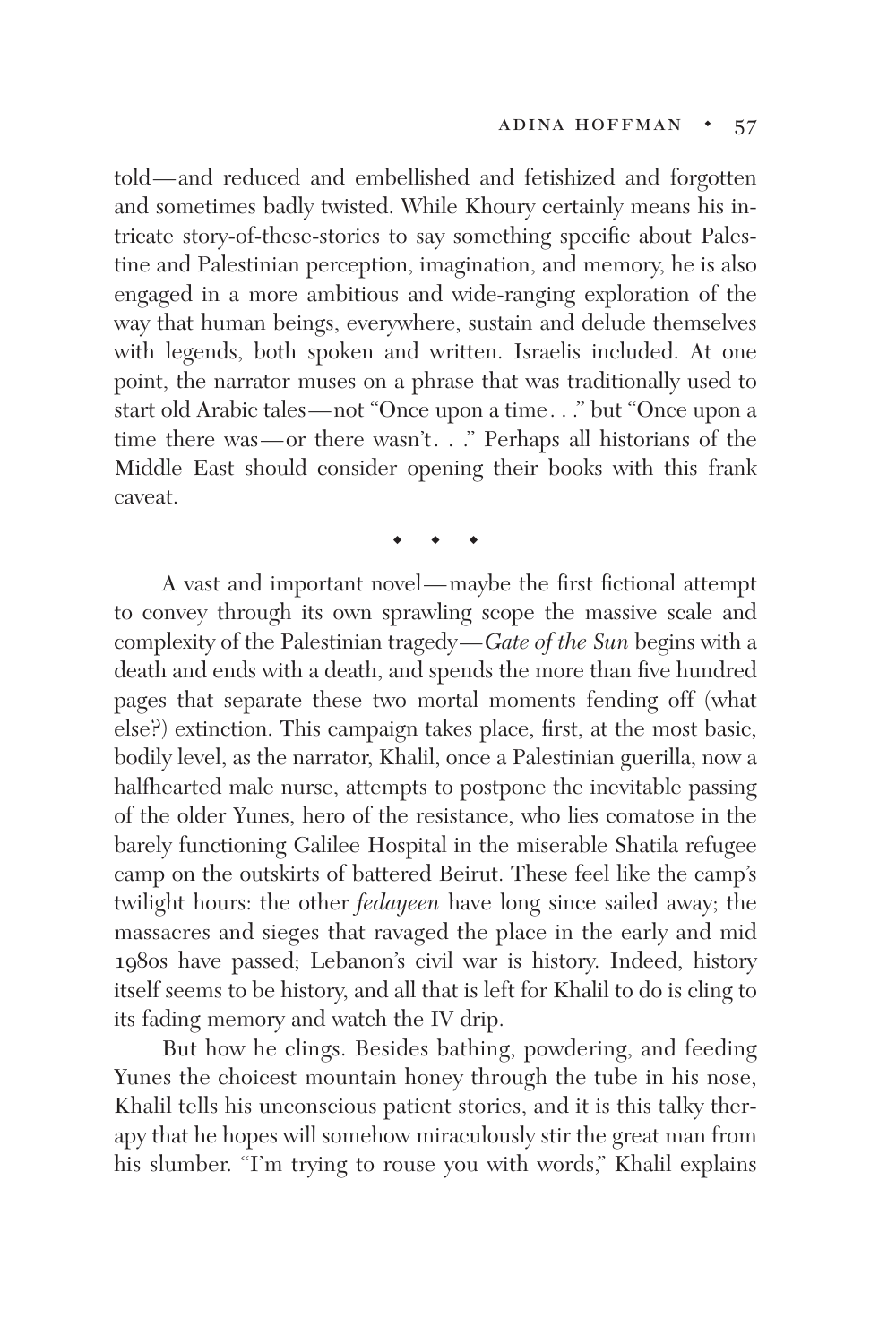## $58 \cdot$  RARITAN

early on—with a nod to Scheherazade and perhaps also to Sleeping Beauty—though in almost the same breath he has the wisdom to admit the possible selfishness of his efforts: "I've turned your death into a hiding place for myself." Running from forces both figurative and literal, the teller may in fact be the one most reliant on this narrative life-support system.

On the face of it, Yunes is a flesh-and-blood stand-in for the mighty, fallen homeland. To keep his heart pounding would be nothing less than to maintain Palestine's pulse. "He's a symbol," Khalil goes so far as to declare at one point, when protecting Yunes from a doctor who views Khalil's revered freedom fighter as a mere vegetable. "There's no place for symbols in a hospital," the doctor snaps back. "The place for symbols is in books."

Or is it? As one enters the labyrinth of digressions, interruptions, and multiple variations that make up Khalil's sometimes lyrical and sustained, sometimes lancing and truncated tales, the ailing Yunes comes to seem almost secondary as a symbol; he (or his comatose presence) functions most crucially as a passive goad for Khalil's talk. And in many ways the death most central to *Gate of the Sun* is that of the symbol itself. For the universe of details that accrue through the time-traveling stories that Khalil spins are of the most homely and tangible sort: about the smell of the cave called Bab al-Shams—the titular Gate of the Sun—near the formerly Palestinian, currently Israeli village of Deir al-Asad where the border-crossing Yunes and his wife Nahilah, who stayed behind in 1948, would meet in secret for years; about the chaos that arose as the villagers of al-Birwa attempted to harvest their wheat amid the fighting in 1948; about the postcoital fried cauliflower with *taratur* sauce that Khalil ate in Shatila with his own lover, the elusive rebel Shams. "No ideas but in things," these stories seem to be saying. Or in people. No Palestine but in Palestinians.

In one of his meandering monologues, Khalil reminds Yunes that Ghassan Kanafani—the Palestinian novelist, critic, and spokesman for the Popular Front for the Liberation of Palestine, who wrote several classic works of blunt yet affecting agitprop (the best known,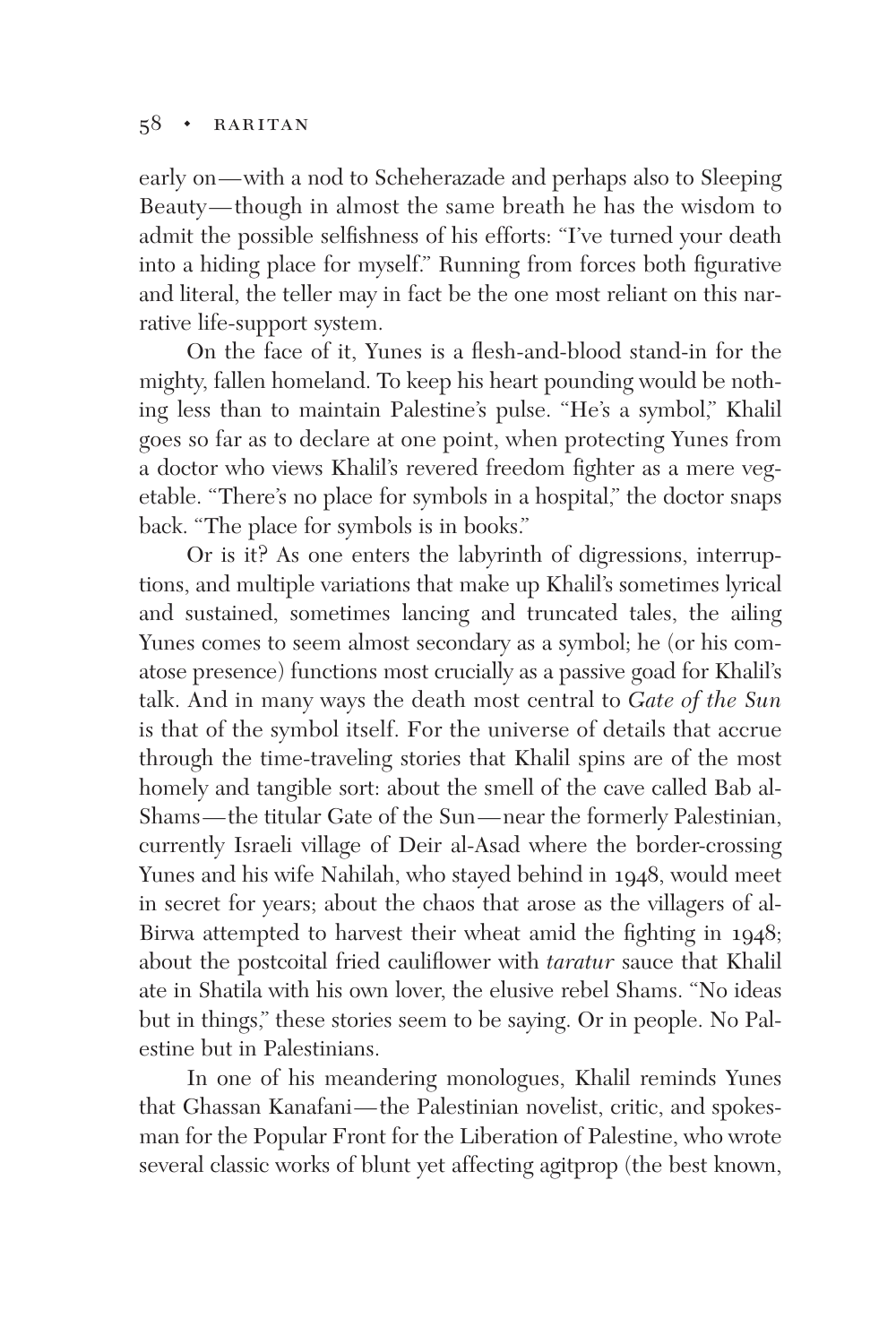*Men in the Sun* and *Returning to Haifa*)—once interviewed Yunes in the 1950s about his dangerous stealth journeys from Lebanon to the Israeli-controlled Galilee. Kanafani took notes, but didn't ever do anything with what he'd scribbled. "He was looking for mythic stories and yours was just the story of a man in love." Had Kanafani not been murdered years ago by the Mossad, Khalil assures his oblivious charge, *he* would be the one sitting in this hospital room, trying to gather the scattered threads of Yunes's saga. "Times," he explains, "have changed."

◆ **◆ ◆** 

*Gate of the Sun* is, in other words, a book in which nothing and everything—happens. Stasis and motion are counterpoised as events pile up and begin to merge, so that it is sometimes hard to say if we are hearing of a bloodbath that took place in 1948 or one that transpired in 1982. (Khoury could not, of course, have anticipated the events of the last calamitous Lebanese summer—but one could easily add the bloodbath of 2006 to this grisly list.) Paradoxically, the book also relies on endless variety: every character, no matter how minor, has a singular story to tell. This multiplicity works slyly to undermine the popular notion that there are just two narratives— Israeli and Palestinian—locked in eternal, hopeless battle. Here the narratives are manifold, for Nahilah's story and Shams's story are also complicated alternatives to the stories of Khalil and Yunes, and to those of the hundreds of other characters who enter and exit the book. And the forces against which these people must fight are never just Israeli—or British or Phalangist. There are generational battles to be waged, as well as sexual struggles and wars with the self.

Translation, too, plays a role in this narrative proliferation. Soon after its Arabic publication, *Gate of the Sun* appeared in Hebrew translation with the valiant Andalus Press, which is devoted to publishing Arabic literature in Hebrew and has sent various shock waves through Israel and the Arab world by doing so with real flair, defying both Jewish bigots in Israel and Arab bigots in Egypt, for whom translation into Hebrew—"a dead language" according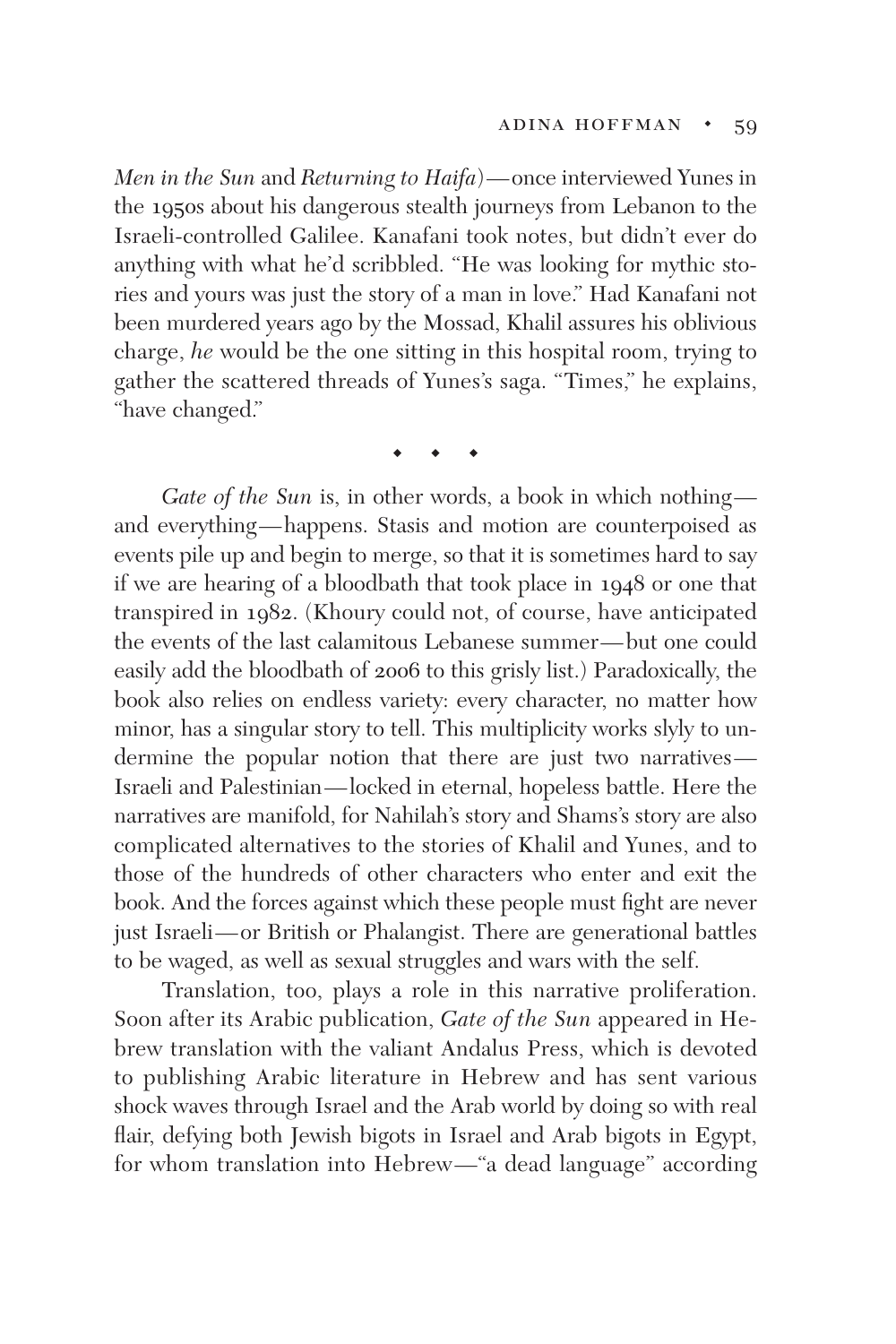to Cairene novelist Sonallah Ibrahim—equals normalization. For Khoury, meanwhile, the Hebrew translation of his book was central to its very being: he has described how, in a profound sense, the book was "written in two languages. . .Arabic and Hebrew at the same time. I mean that when I was working on this book I discovered that the other is the mirror of the self." One sometimes feels the strain involved in Khoury's earnest attempt to position these mirrors: the only scene in the book that rings false involves the meeting between a Palestinian refugee from a Lebanese camp and the Lebanese Jew —now an Israeli—who took over her house and still uses her furniture in what once was the village of al-Kweikat. Khoury pushes hard to create a empathetic equivalence between the Lebanese Jew who longs for Beirut and the Palestinian who longs for her village. As a political gesture, this scene is admirable, but in literary terms, the symmetry is too neat—hardly something that can be said of the rest of the raggedly abundant book.

Perhaps it suits a work so polyphonous and plural, but my own experience of reading this book, first in the Arabic and then in Humphrey Davies's English translation, was in a sense like absorbing two separate novels. Khoury's Arabic is a marvel of fluidity and incantatory control. As one story gives way to the next—and as Khalil's first-person narration slips into the third and then slides into the second—one feels oneself carried on the rippling surface of the prose and by the alternation of dramatic tension and release that works as naturally as systole and diastole. This rhythmic exchange is part of the deep pleasure that the book affords in Arabic, and in some ways it offers a further gloss on the complex relation that Khoury posits between spoken and written texts: the book is composed in literary Arabic but possesses something of the unadorned directness of the spoken vernacular. The melodic nature of that plain version of the literary language gives it the lulling sound of a story read to a child before sleep—though the ironies are many, since Yunes has already drifted off, past dreaming, and it is not clear if Khalil is actually speaking aloud, or if his monologue is internal. He may well be talking to himself, though the silent presence of the reader (for whom, it